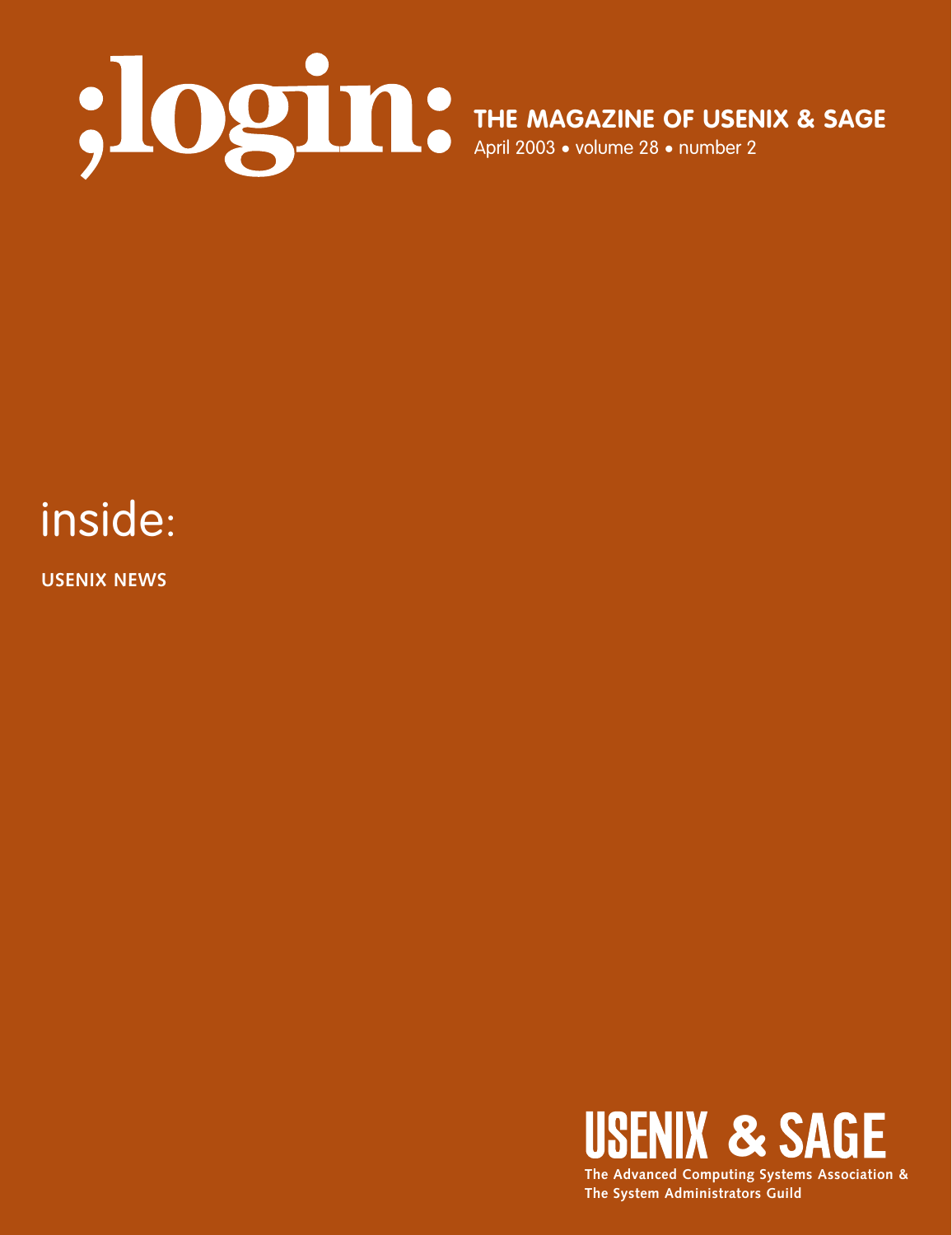# USENIX

## **The Decline of Research: Commentary and Book Review**

#### **by Peter H. Salus**

USENIX Historian

*peter@usenix.org*

In March 1978, Bill Joy offered the first "BSD" tape; in September 1983, BSD 4.3 was (finally) released; in June 1993, it was BSD 4.4's "turn." The "B" tells it all: They all emanated from Berkeley. But UNIX came out of Murray Hill, New Jersey.

Let me start with the tale of several research labs whose results have had a profound effect on the world as we know it.

In 1925, AT&T and Western Electric set up a separate company called Bell Labs. Later in the 1920s, T.J. Watson Sr. set up a "Research Lab" in a brownstone near Columbia University. (In case you don't know, T.J. Watson was the founder of IBM.)

Both Bell Labs and Watson's Lab flourished for 60 years. The divesture of 1984 made Bell Labs a part of AT&T, and the breakup of 1996 caused a major fissure, with the Labs becoming a part of Lucent, but several groups are now part of the "new" AT&T.

During this same period, IBM Research first moved to Yorktown Heights, New York, expanded to the nearby town of Hawthorne, and then shrank dramatically (with falling share prices) in the 1990s.

DEC's labs grew, blossomed, and then nearly died between 1960 and 1995. The devastation wrought first by the Com-

# news

paq merger and by the subsequent HP merger has been catastrophic.

The Stanford Research Lab, now transmogrified into SRI International, is still functioning, though it is very different from what it was in the 1960s; BBN is, effectively, no more. Xerox PARC has become an independent corporation, and it has shifted its focus from technology to content.

In effect, IBM's facilities currently constitute the sole functioning corporate research lab in North America (NEC Research Institute seems to be confined to computing and communications systems).

These thoughts were initiated by the arrival of two books, one by Narain Gehani, who was at Bell Labs from 1978 to 2001, the other by Severo Ornstein, one of the first engineers to work on the ARPANET at BBN.

Reading them is an exciting experience: Gehani started in the group producing Programmer's Workbench – PWB UNIX – and went on to become a "distinguished member of staff"; head of the Database Systems Department; vice president; and research vice president of Communications Software Research.

Ornstein, the son of a virtuoso pianist and major composer, had a checkered career but went to BBN in the late 1960s, where he was Frank Heart's hardware ace. He went from BBN to the West Coast, was fundamental in the formation of CPSR, and has remained active on "social issues." He still fears the control of technology by a small political and military cadre.

With this overlong prelude, let me turn to the actual books.

Gehani tells a good tale and makes a number of very important points, but I think the crux of the entire book comes at the point where Shamim Naqvi is

#### USENIX MEMBER BENEFITS As a member of the USENIX Association, you receive the following benefits:

FREE SUBSCRIPTION TO *;login:*, the Association's magazine, published six times a year, featuring technical articles, system administration articles, tips and techniques, practical columns on security, Tcl, Perl, Java, and operating systems, book reviews, and summaries of sessions at USENIX conferences.

ACCESS TO *;login:* online from October 1997 to last month *<www.usenix.org/ publications/login/login.html>.*

ACCESS TO PAPERS from the USENIX Conferences online starting with 1993 *<www.usenix.org/publications/library/ index.html>*.

THE RIGHT TO VOTE on matters affecting the Association, its bylaws, election of its directors and officers.

OPTIONAL MEMBERSHIP in SAGE, the System Administrators Guild.

DISCOUNTS on registration fees for all USENIX conferences.

DISCOUNTS on the purchase of proceedings and CD-ROMS from USENIX conferences.

SPECIAL DISCOUNTS on a variety of products, books, software, and periodicals. See *<http://www.usenix.org/membership/ specialdisc.html>* for details.

FOR MORE INFORMATION REGARDING MEMBERSHIP OR BENEFITS, PLEASE SEE *<http://www.usenix.org/ membership/membership.html*>

> OR CONTACT *<office@usenix.org*> Phone: 510 528 8649